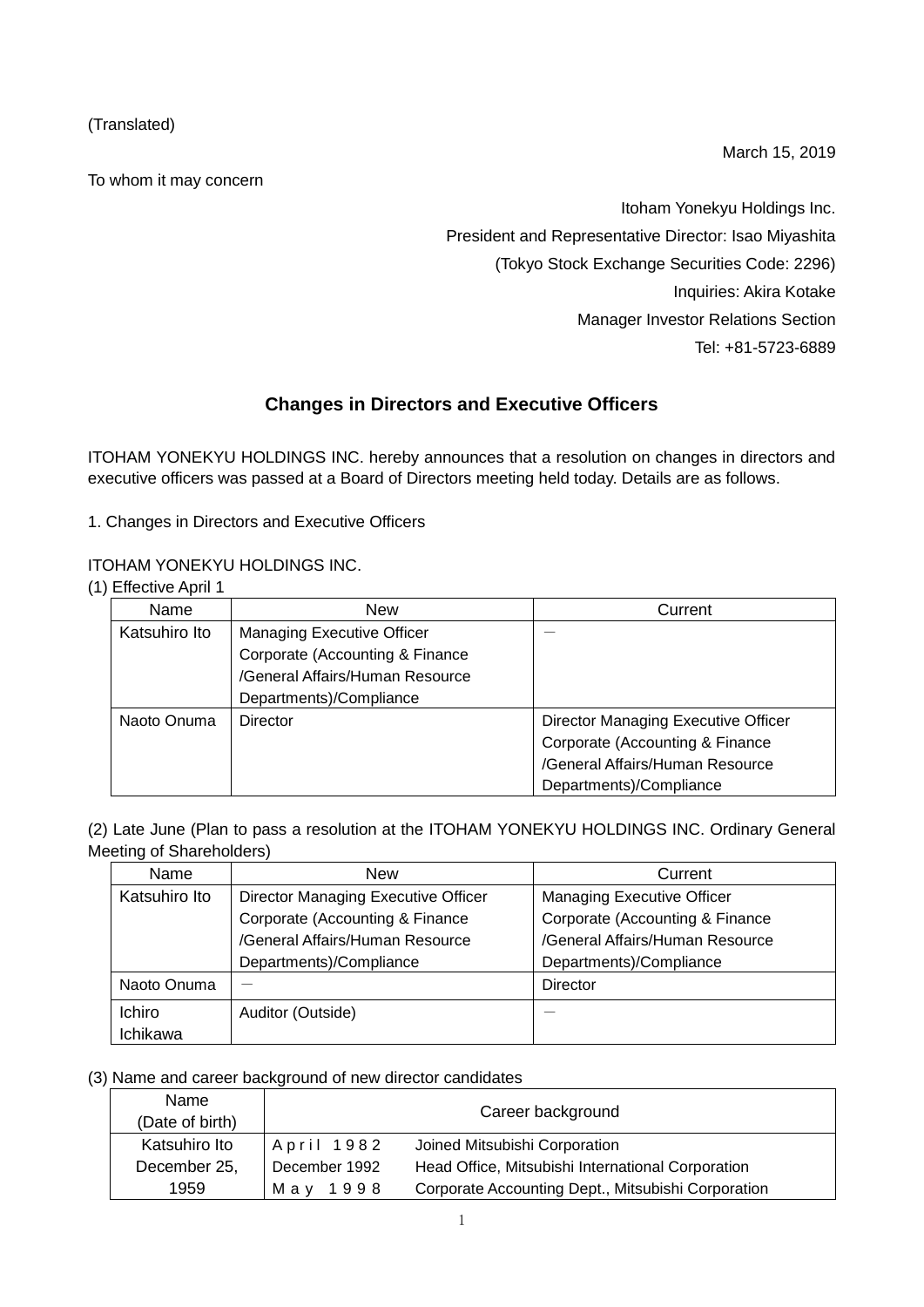|  | July 2001  | Corporate Strategy & Planning              |  | Dept., | Mitsubishi                                              |
|--|------------|--------------------------------------------|--|--------|---------------------------------------------------------|
|  |            | Corporation                                |  |        |                                                         |
|  | July 2008  |                                            |  |        | Assistant to Corporate Functional Officer, Mitsubishi   |
|  |            | Corporation                                |  |        |                                                         |
|  | April 2011 | CFO, Mitsubishi International Corporation  |  |        |                                                         |
|  | April 2014 |                                            |  |        | Senior Vice President, Executive Assistant to Corporate |
|  |            | Functional Officer, Mitsubishi Corporation |  |        |                                                         |
|  | April 2016 |                                            |  |        | General Manager, Corporate Strategy & Planning Dept.,   |
|  |            | Mitsubishi Corporation                     |  |        |                                                         |
|  | April 2017 |                                            |  |        | President & Managing Director, Mitsubishi Corporation   |
|  |            | (Hong Kong) Ltd. (current)                 |  |        |                                                         |

(4) Name and career background of new (outside) auditor candidates

| Name<br>(Date of birth) | Career background |                                                     |  |  |
|-------------------------|-------------------|-----------------------------------------------------|--|--|
|                         | October 1985      | Joined Asahi Shinwa & Co. (now KPMG AZSA LLC)       |  |  |
|                         | August 1989       | Registered as a certified public accountant         |  |  |
|                         | May 2000          | Appointed associate partner (employee)              |  |  |
| Ichiro Ichikawa         | May 2006          | Appointed partner (representative employee)         |  |  |
| May 10, 1958            | December 2014     | Established SWEAT CAPITAL K.K., President (current) |  |  |
|                         | December 2015     | Outside auditor, UNIMEDIA INC. (current)            |  |  |
|                         | January 2017      | Outside auditor, INFOBAHN Group Inc. (current)      |  |  |
|                         | June 2017         | Substitute auditor, Nichiban Co., Ltd. (current)    |  |  |

### Itoham Foods Inc.

(1) Effective April 1

| Name          | New                            | Current                         |
|---------------|--------------------------------|---------------------------------|
| Katsuhiro Ito | Senior Managing Director       | $\overline{\phantom{a}}$        |
|               | <b>Chief Financial Officer</b> |                                 |
| Naoto Onuma   |                                | <b>Senior Managing Director</b> |
|               |                                | <b>Chief Financial Officer</b>  |

### 2. List of Directors and Executive Officers

 Please refer to the attached list of directors and executive officers of ITOHAM YONEKYU HOLDINGS INC., Itoham Foods Inc. and YONEKYU CORPORATION.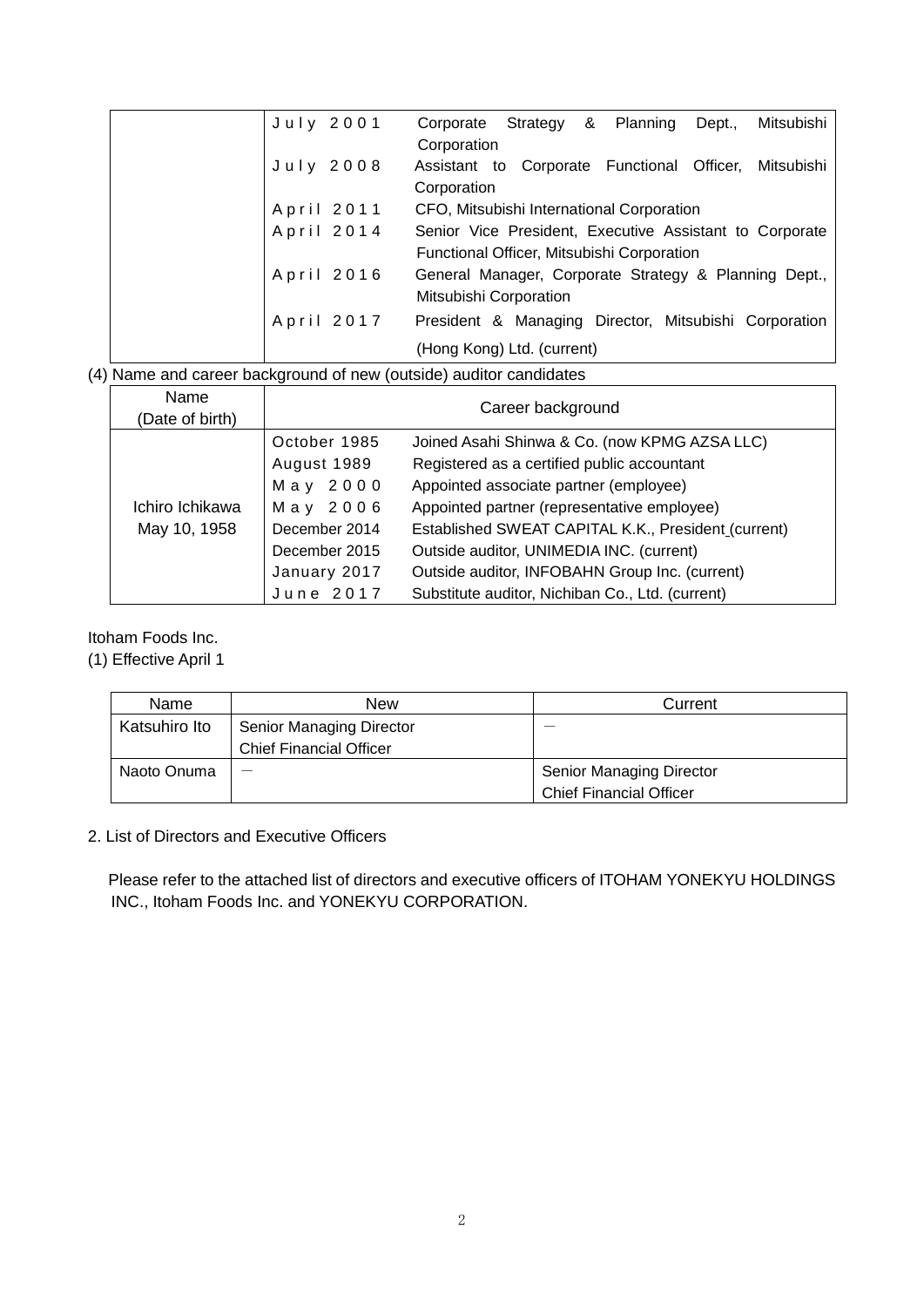### Attachment

### List of ITOHAM YONEKYU HOLDINGS INC. Directors and Executive Officers

| April 1, 2019                                           |                        |                                                                                                                                           |
|---------------------------------------------------------|------------------------|-------------------------------------------------------------------------------------------------------------------------------------------|
| Position                                                | Name                   | Title                                                                                                                                     |
| Director Chairman of<br>the Board                       | Hiromichi<br>Ogawa     |                                                                                                                                           |
| Representative<br><b>Director President</b>             | Isao Miyashita         |                                                                                                                                           |
| Representative                                          | Ikurou                 | Quality Assurance Department/Group Production/R&D                                                                                         |
| <b>Director Vice-President</b>                          | Shibayama              | Chief Executive Officer, Itoham Foods Inc.                                                                                                |
| <b>Director</b><br>Managing<br><b>Executive Officer</b> | Akihisa<br>Horiuchi    | Chief Executive Officer, Senior General Manager-Sales Div., Yonekyu<br>Corp.                                                              |
| Directoe                                                | Naoto Onuma            |                                                                                                                                           |
|                                                         |                        |                                                                                                                                           |
| Director<br><b>Executive</b><br>Officer                 | Ken<br>Yamaguchi       | <b>Group Meat Division</b><br>Executive Director, Senior general Manager-Meat Div., Itoham Foods Inc.                                     |
| Director<br><b>Executive</b><br>Officer                 | Masayuki<br>Yoneda     | Executive Director, Senior general Manager-Processed Foods Div.<br>Itoham Foods Inc.                                                      |
| Director (Outside)                                      | Yumiko Ichige          |                                                                                                                                           |
| Director (Outside)                                      | Aya Ito                |                                                                                                                                           |
| <b>Standing Auditor</b>                                 | Masaki<br>Tsuchiya     |                                                                                                                                           |
| Auditor (Outside)                                       | Akifumi<br>Imamura     |                                                                                                                                           |
| Auditor (Outside)                                       | Yasuo Shito            |                                                                                                                                           |
| Senior<br>Managing<br><b>Executive Officer</b>          | Kazuhiko<br>Misonou    | Senior Managing Director, Itoham Foods Inc.<br>Executive Chairman, ANZCO FOODS LTD.                                                       |
|                                                         |                        | Managing Executive Officer (Corporate (Accounting & Finance/General                                                                       |
| Managing<br><b>Executive</b><br><b>Officer</b>          | Katsuhiro Ito*         | Affairs/Human ResourceDepartments) /Compliance                                                                                            |
|                                                         |                        | Senior Managing Director, Chief Financial Officer, Itoham Foods Inc                                                                       |
| Senior<br><b>Executive</b><br>Officer                   | Koichi Ito             | <b>Group Overseas Business</b><br>Managing Director, General Manager-Corporate Strategy Planning Office,<br>Yonekyu Corp.                 |
| Senior<br>Executive<br>Officer                          | Tsuyoshi<br>Fukunishi  | Managing Director, Senior General Manager-Production Div., Yonekyu<br>Corp.                                                               |
| Senior<br>Executive<br>Officer                          | Yoshiyuki<br>Ishimatsu | Chief Group Production Officer/Purchasing Dept.<br>Senior General Manager-Production Div., Itoham Foods Inc.                              |
| Senior<br><b>Executivel</b><br>Officer                  | Tomoyuki<br>Ushimaru   | Senior General Manager-Sales Div., Itoham Foods Inc.<br>Chief Executive Officer, Itoham Sales Inc.                                        |
| <b>Executive Officer</b>                                | Yoshiro<br>Matsuzaki   | General Manager-Human Resources Dept.                                                                                                     |
| <b>Executive Officer</b>                                | Hiroshi<br>Ichikawa    | <b>Chief Group Logistics Officer</b><br>Chief Executive Officer, I.H.Logistics Service Inc.                                               |
| <b>Executive Officer</b>                                | <b>Toshio Kaiwa</b>    | Acting Senior General Manager-Sales Div., General Manager-Sales<br>Management Dept., Yonekyu Corp.                                        |
| <b>Executive Officer</b>                                |                        | Masaaki Sone Chief Group R&D Offficer, Central Research Institute                                                                         |
| <b>Executive Officer</b>                                | Ryuji Otsuki           | Senior General Manager-Imported Meat Div., Itoham Foods Inc.                                                                              |
| <b>Executive Officer</b>                                | Sadaki Iwama           | General Manager-Quality Assurance Dept.                                                                                                   |
| <b>Executive Officer</b>                                | Kouki Haruna           | General<br>Manager-Business<br>Strategy<br>Div.,<br>General<br>Senior<br>Manager-Marketing Dept., Processed Foods Div., Itoham Foods Inc. |
| <b>Executive Officer</b>                                | Shinyo Tou             | Senior General Manager-Domestic Meat Div., Manager-Domestic Beef<br>Dept., Itoham Foods Inc.                                              |
| <b>Executive Officer</b>                                | Fumihiro<br>Kanamori   | Chief Executive Officer, Yonekyu Oishii Tori Corp.                                                                                        |
| <b>Executive Officer</b>                                | Katsumi<br>Nozawa      | Managing Director, Chief Financial Officer, Yonekyu Corp.                                                                                 |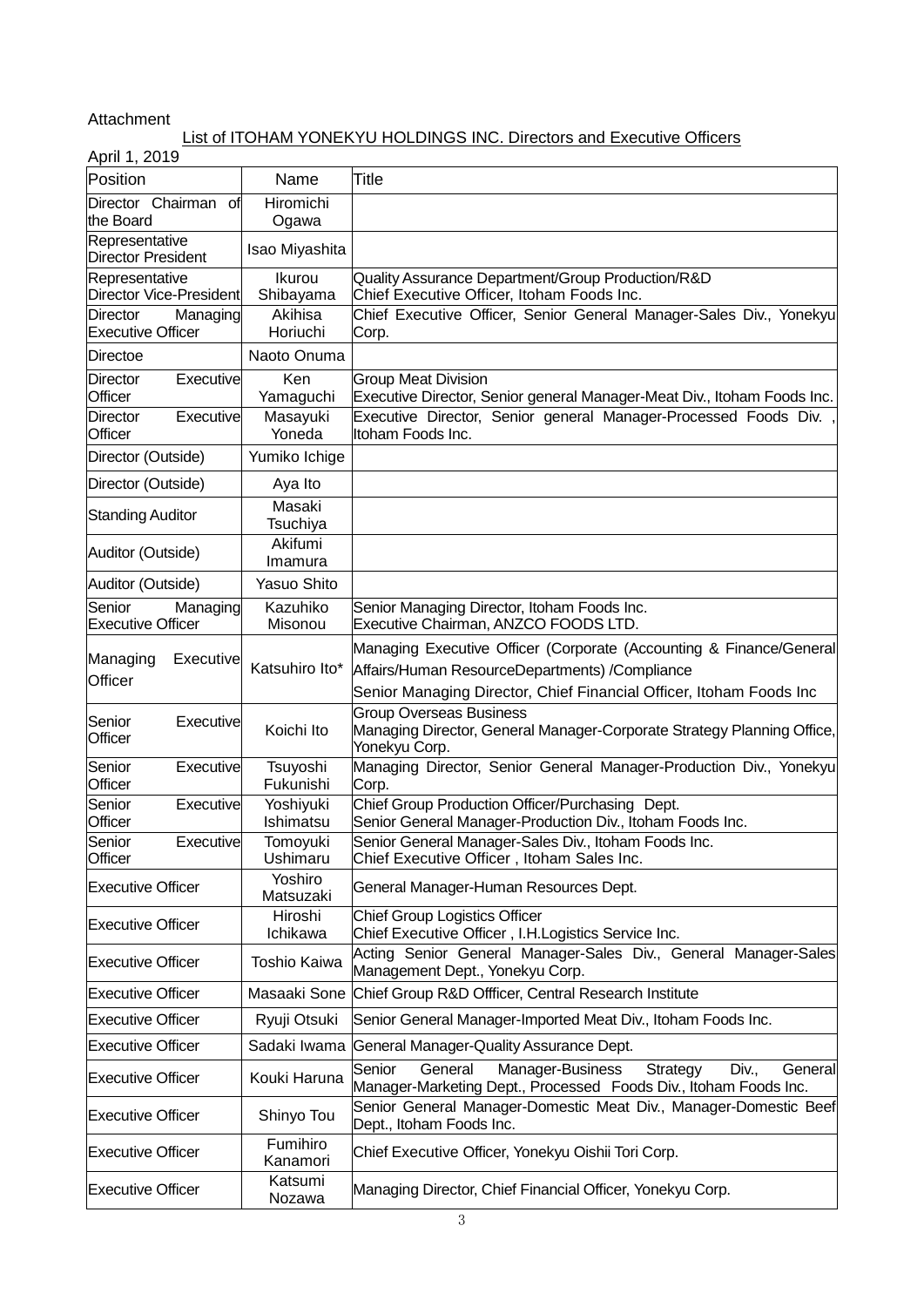| <b>Executive Officer</b> |                      | Shinji Horiuchi Chief Executive Officer, Yonekyu Kagayaki Corp.                                                 |
|--------------------------|----------------------|-----------------------------------------------------------------------------------------------------------------|
| <b>Executive Officer</b> | Hidetoshi<br>Noguchi | Chief Executive Officer, Yonekyu Delica Foods Corp.                                                             |
| <b>Executive Officer</b> | Hiroyuki Tamai       | General Manager-Processed Foods<br> manager-Delicatessen Products Unit.<br><b>Business</b><br>Dept.,<br>General |
| <b>Executive Officer</b> | Ryoji<br>Matsubara   | General Manager, Corporate Strategy Planning Dept.                                                              |
| <b>Executive Officer</b> | Hirohiko<br>Yoshino  | General Manager-Meat Business Dept., Yonekyu Corp.                                                              |

\* New appointment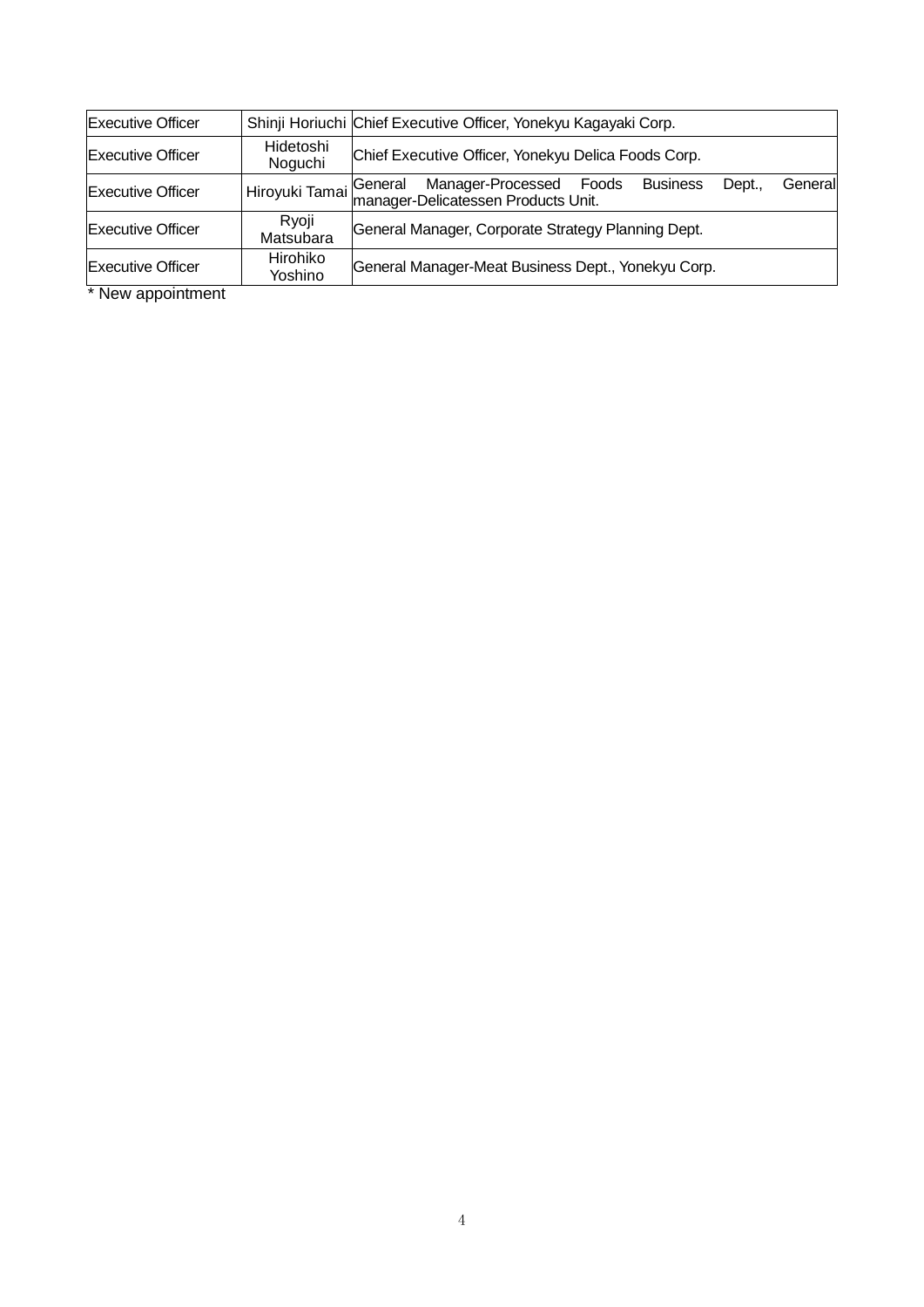## List of ITOHAM YONEKYU HOLDINGS INC. Directors and Executive Officers

| Position                                         | Name                   | Title                                                                                                                                                                                        |
|--------------------------------------------------|------------------------|----------------------------------------------------------------------------------------------------------------------------------------------------------------------------------------------|
| Director Chairman<br>of<br>lthe Board            | Hiromichi<br>Ogawa     |                                                                                                                                                                                              |
| Representative<br><b>Director President</b>      | Isao Miyashita         |                                                                                                                                                                                              |
| Representative<br>Director Vice-President        | Ikurou<br>Shibayama    | Quality Assurance Department/Group Production/R&D<br>Chief Executive Officer, Itoham Foods Inc.                                                                                              |
| Director<br>Managing<br><b>Executive Officer</b> | Akihisa<br>Horiuchi    | Chief Executive Officer, Senior General Manager-Sales Div., Yonekyu<br>Corp.                                                                                                                 |
| Director<br>Managing<br><b>Executive Officer</b> | Katsuhiro Ito*         | Managing Executive Officer (Corporate (Accounting & Finance/General<br>Affairs/Human ResourceDepartments) /Compliance<br>Senior Managing Director, Chief Financial Officer, Itoham Foods Inc |
| <b>Director</b><br><b>Executive</b><br>Officer   | Ken<br>Yamaguchi       | <b>Group Meat Division</b><br>Managing Director, Senior general Manager-Meat Div., Itoham Foods Inc.                                                                                         |
| <b>Director</b><br><b>Executive</b><br>Officer   | Masayuki<br>Yoneda     | Managing Director, Senior general Manager-Processed Foods Div.<br>Itoham Foods Inc.                                                                                                          |
| Director (Outside)                               | Yumiko Ichige          |                                                                                                                                                                                              |
| Director (Outside)                               | Aya Ito                |                                                                                                                                                                                              |
| <b>Standing Auditor</b>                          | Masaki<br>Tsuchiya     |                                                                                                                                                                                              |
| Auditor (Outside)                                | Akifumi<br>Imamura     |                                                                                                                                                                                              |
| Auditor (Outside)                                | Yasuo Shito            |                                                                                                                                                                                              |
| Auditor (Outside)                                | Ichiro<br>Ichikawa*    |                                                                                                                                                                                              |
| Senior<br>Managing<br><b>Executive Officer</b>   | Kazuhiko<br>Misonou    | Senior Managing Director, Itoham Foods Inc.<br>Executive Chairman, ANZCO FOODS LTD.                                                                                                          |
| Senior<br><b>Executive</b><br>Officer            | Koichi Ito             | <b>Group Overseas Business</b><br>Managing Director, General Manager-Corporate Strategy Planning Office,<br>Yonekyu Corp.                                                                    |
| Senior<br><b>Executive</b><br>Officer            | Tsuyoshi<br>Fukunishi  | Managing Director, Senior General Manager-Production Div., Yonekyu<br>Corp.                                                                                                                  |
| Senior<br><b>Executive</b><br>Officer            | Yoshiyuki<br>Ishimatsu | Chief Group Production Officer/Purchasing Dept.<br>Senior General Manager-Production Div., Itoham Foods Inc.                                                                                 |
| Senior<br>Executive<br>Officer                   | Tomoyuki<br>Ushimaru   | Senior General Manager-Sales Div., Itoham Foods Inc.<br>Chief Executive Officer, Itoham Sales Inc.                                                                                           |
| <b>Executive Officer</b>                         | Yoshiro<br>Matsuzaki   | General Manager-Human Resources Dept.                                                                                                                                                        |
| <b>Executive Officer</b>                         | Hiroshi<br>Ichikawa    | <b>Chief Group Logistics Officer</b><br>Chief Executive Officer, I.H.Logistics Service Inc.                                                                                                  |
| <b>Executive Officer</b>                         | <b>Toshio Kaiwa</b>    | Acting Senior General Manager-Sales Div., General Manager-Sales<br>Management Dept., Yonekyu Corp.                                                                                           |
| <b>Executive Officer</b>                         | Masaaki Sone           | Chief Group R&D Offficer, Central Research Institute                                                                                                                                         |
| <b>Executive Officer</b>                         | Ryuji Otsuki           | Senior General Manager-Imported Meat Div., Itoham Foods Inc.                                                                                                                                 |
| <b>Executive Officer</b>                         | Sadaki Iwama           | General Manager-Quality Assurance Dept.                                                                                                                                                      |
| <b>Executive Officer</b>                         | Kouki Haruna           | Strategy<br>General<br>Manager-Business<br>Div.,<br>General<br>Senior<br>Manager-Marketing Dept., Processed Foods Div., Itoham Foods Inc.                                                    |
| <b>Executive Officer</b>                         | Shinyo Tou             | Senior General Manager-Domestic Meat Div., Manager-Domestic Beef<br>Dept., Itoham Foods Inc.                                                                                                 |
| <b>Executive Officer</b>                         | Fumihiro<br>Kanamori   | Chief Executive Officer, Yonekyu Oishii Tori Corp.                                                                                                                                           |
| <b>Executive Officer</b>                         | Katsumi<br>Nozawa      | Managing Director, Chief Financial Officer, Yonekyu Corp.                                                                                                                                    |

### June 2019 (Following the Ordinary General Meeting of Shareholders)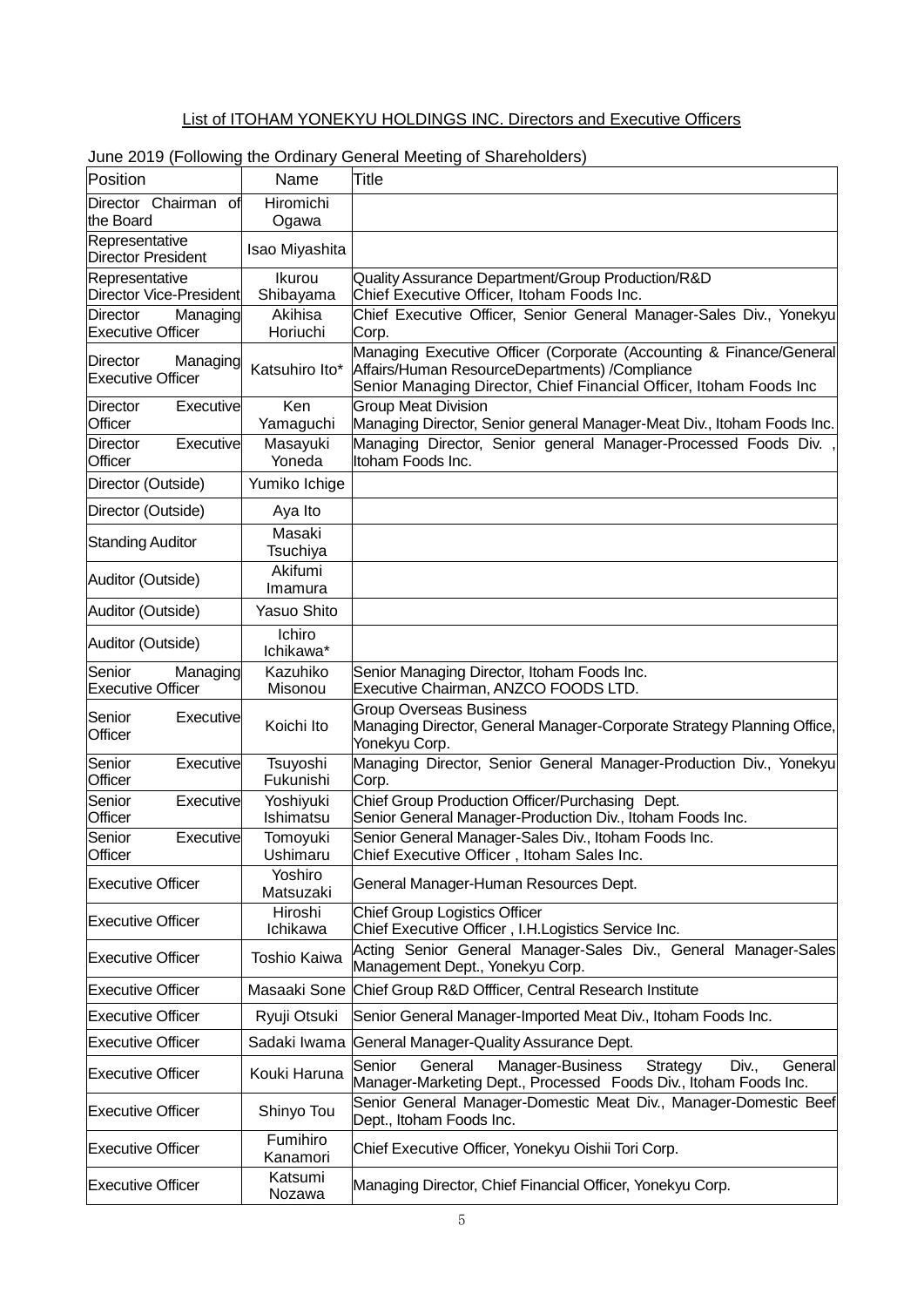| <b>Executive Officer</b> |                      | Shinji Horiuchi Chief Executive Officer, Yonekyu Kagayaki Corp.                                                            |
|--------------------------|----------------------|----------------------------------------------------------------------------------------------------------------------------|
| <b>Executive Officer</b> | Hidetoshi<br>Noguchi | Chief Executive Officer, Yonekyu Delica Foods Corp.                                                                        |
| <b>Executive Officer</b> | Hiroyuki Tamai       | <b>Business</b><br>General Manager-Processed Foods<br> manager-Delicatessen Products Unit.<br>Dept.,<br>General<br>General |
| <b>Executive Officer</b> | Ryoji<br>Matsubara   | General Manager, Corporate Strategy Planning Dept.                                                                         |
| <b>Executive Officer</b> | Hirohiko<br>Yoshino  | General Manager-Meat Business Dept., Yonekyu Corp.                                                                         |

\* New appointment